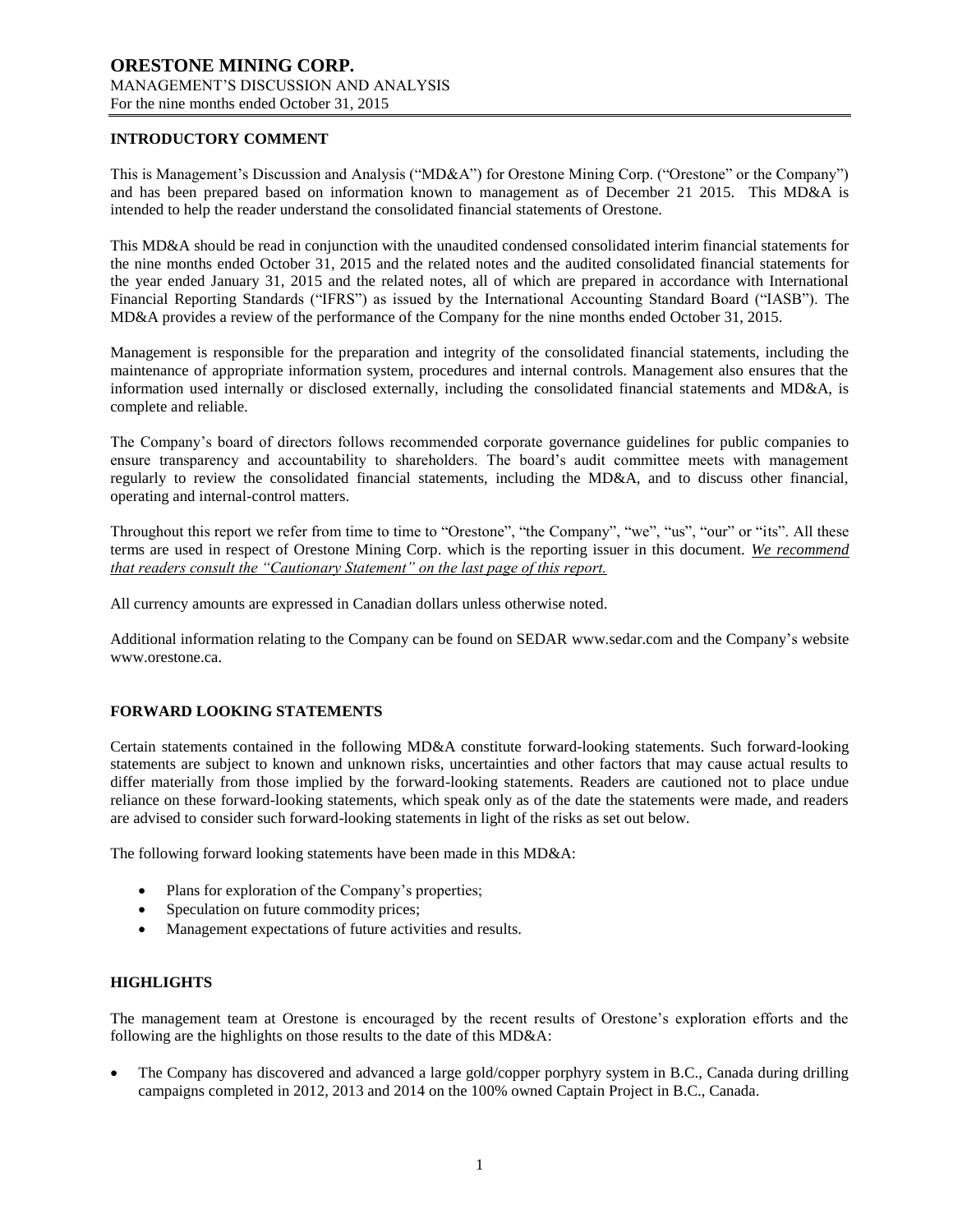The Company has 75 line kilometers of geophysics and 58 drill sites approved on the Captain Project by the BC Ministry of Energy and Mines.

### **OUTLOOK**

The Company has planned an exploration program on the Captain property and continues to have field and data reviews to determine the best course of action.

### **DESCRIPTION OF BUSINESS AND OVERALL PERFORMANCE**

Orestone Mining Corp. is a mineral exploration company incorporated on April 30, 2007 and subsequently listed on the TSX Venture Exchange under the trading symbol "ORS" on March 11, 2008. To date the Company has focused on gold and copper/gold projects in the Quesnel Terrane of British Columbia.

The Company actively evaluates potential joint ventures, mergers, and acquisitions in search of opportunities to acquire significant new mineral properties.

During the nine months ended October 31, 2015, the Company continued to carefully manage its cash and corporate overhead.

### **RESULTS OF OPERATIONS - MINERAL PROPERTIES**

To best understand Orestone's financial results, it is important to gain an appreciation for the significant events, transactions and activities which occurred on its mineral properties during and subsequent to the reporting period. These are summarized below.

#### **Captain Property**

The Captain Property and surrounding lands contain many airborne magnetic-high anomalies on ground previously worked by Placer Dome, Noranda and several junior resource companies during 1989 to 1996. Numerous airborne magnetic-high targets in the Quesnel Terrane are known to be related to underlying intrusions important for their relationship with copper-gold porphyry deposits such as Thompson Creek Metals' Mt. Milligan deposit immediately north of the Captain Property. Induced polarization ("IP") surveys over the airborne magnetic highs are a key method of identifying drill targets on the largely overburden covered Captain Property. Between 2008 and 2010, the Company undertook geochemical sampling, induced polarization and ground magnetic surveys, and limited percussion and diamond drilling. Detailed results are filed on Sedar.

In August, 2011, Orestone completed an IP/Resistivity and ground magnetics survey that consisted of a total of 30 kilometers of survey in six lines spaced 400 meters apart and was designed to expand upon previous geophysical surveys along logging roads. The objective of the survey was to better define the potential for copper-gold sulphide mineralization in the area surrounding diamond drill hole 09-05 which encountered potassic-altered volcanic and intrusive rocks. This vertical drill hole reached a depth of 137 meters with the last 3.1 meters encountering mineralized breccia grading 0.21 per cent copper and  $0.35$  grams per tonne (g/t) gold.

The results of the survey completed by Peter E. Walcott & Associates show three separate IP chargeability anomalies that flank magnetic high anomalies. The IP anomalies have widths of 1,000 meters or more that remain open, thus have yet to be fully outlined. The principal IP chargeability anomaly in the central portion of the survey area currently measures 1,000 meters by more than 4,000 meters and corresponds with a resistivity high. This coincident chargeability and resistivity high area is located on the western flank of a magnetic high interpreted to be a magnetitebearing intrusive measuring 1,000 to 2,000 meters wide and in excess of five kilometers in strike length. This geophysical signature covering the central IP/resistivity high target on the Captain project is similar in nature to the geophysical signature of the MBX copper-gold deposit at Mt. Milligan. The geophysical report by Peter E. Walcott &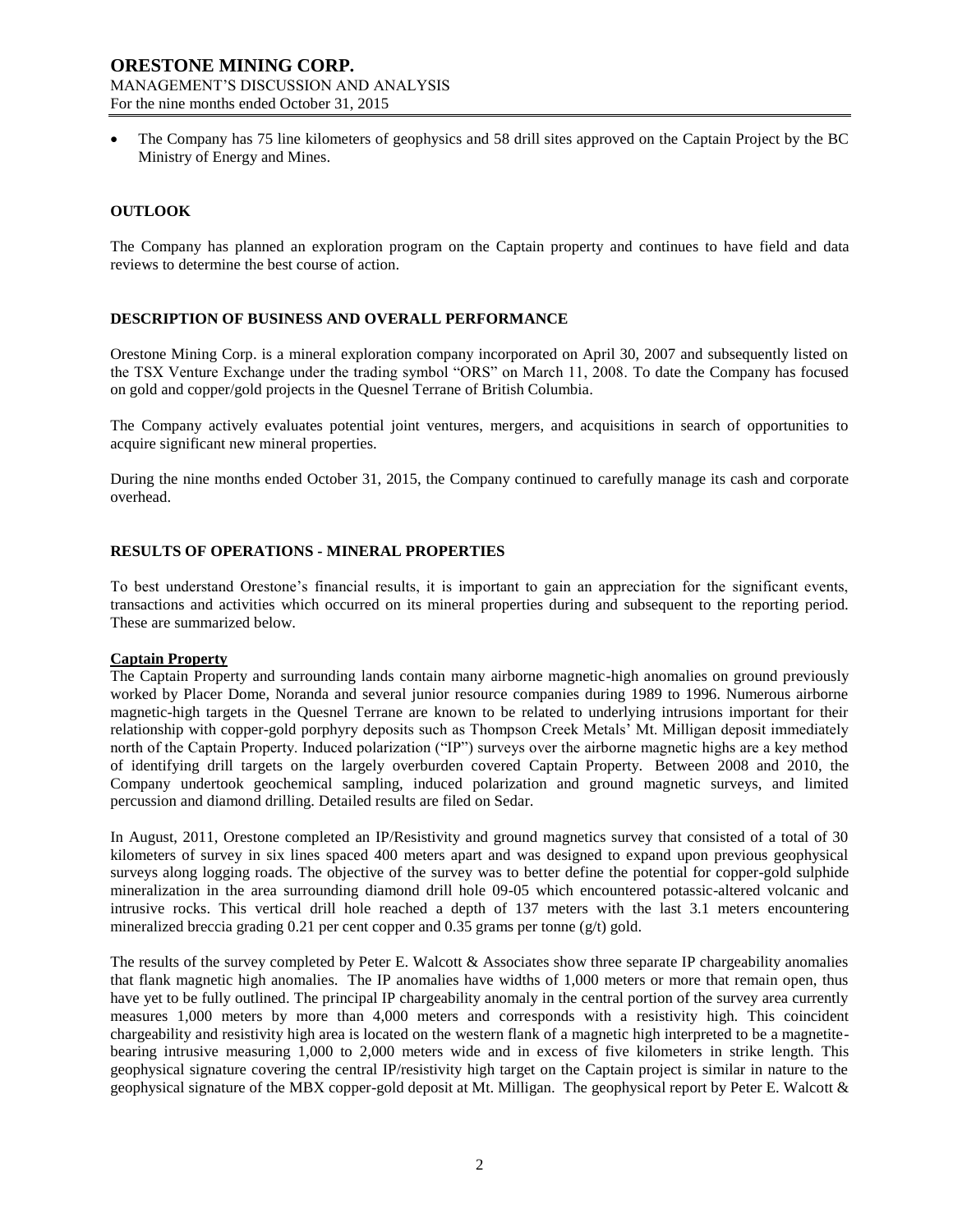Associates also recommends additional work to define anomalies that are located to the east and west of the current grid area.

In December of 2011, the Company initiated a diamond drilling program that was completed in January 2012. The drill program consisted of 4 holes totaling 1,275 meters with the objectives to test the previously described anomalies. Overburden depth from all the drill holes was relatively uniform, averaging 45 meters, which is consistent with overburden depth from the previous drill hole 09-05 The best results from the drilling are found in drill hole C11-01 that consisted of 0.23 g/t gold and 0.03% copper over 87 meters that included 0.298 g/t gold and 0.09% copper over 43 meters.

The drill program was successful in confirming the presence of copper and gold mineralization within a sequence of altered rocks consistent with that found in economic copper-gold porphyry systems. To confirm the presence of favorable alteration, a suite of samples from three holes were sent out for petrographic analysis. The results of this study support the Company`s interpretation that the alteration pattern from the drilling is indicating potential for economic mineralization and that more drilling is warranted.

In the fourth quarter of 2012, the Company completed 912.8 metres of diamond drilling in three holes in the East Mag or Admiral Target Area.

Vertical Hole C12-05 located 100 meters west of C11-01 was drilled to depth of 550.17 metres. The hole intersected bedrock at 63.7m; from 63.7m-150m sericite-carbonate altered volcanic rocks with 1-5% pyrite and minor chalcopyrite (copper mineral) were intersected; from 150m-550m moderate to strong potassic feldspar-actinolitebiotite and sericite-carbonate altered volcanics and monzonite porphyry dykes with finely disseminated magnetitepyrite-chalcopyrite and blebby chalcopyrite and finely disseminated chalcopyrite in potassic feldspar altered veins and flooded zones. Magnetite is disseminated throughout and is associated with zones of pervasive, felted secondary actinolite-biotite. The above described four hundred meter mineralized intercept of finely disseminated and locally coarse blebby chalcopyrite increases in intensity down hole and remains open at depth.

Hole C12-05 returned two significant intervals of strong gold mineralization; the upper zone grading 0.65 g/t gold and 0.06% copper (on an uncut basis) over 118.8 meters and the lower zone grading 0.41 g/t gold and 0.07% copper (on an uncut basis) over 164.6 meters. The mineralization in hole C12-05 remains open to depth and analytical results are tabled below.

| <b>Hole C12-05</b> | From/To     | Length   | Copper    | Gold        |
|--------------------|-------------|----------|-----------|-------------|
|                    | (meters)    | (meters) | (percent) | grams/tonne |
| Upper zone         | 88.1-206.9  | 118.8    | 0.06      | 0.65        |
| Incl.              | 152.1-161.2 | 9.1      | 0.27      | 6.46        |
| Lower zone         | 377.6-542.2 | 164.6    | 0.07      | 0.41        |
| Incl.              | 499.5-505.6 | 6.1      | 0.51      | 4.45        |
| Upper zone*        | 88.1-206.9  | 118.8    | 0.06      | 0.30        |
| Lower zone*        | 377.6-542.2 | 164.6    | 0.07      | 0.32        |

\*High Gold Values Cut to 1.6 g/t

In January of 2013, the Company conducted a detailed 130 kilometer ground magnetic survey that was completed in February 2013. The magnetic survey was designed to define the magnetic anomaly within the area of the recent drill discovery of significant gold/copper mineralization.

This magnetic survey was successful in identifying new magnetic anomalies. Drilling conducted in late 2012 intercepted disseminated gold-copper mineralization associated with magnetic monzonite dyke swarms and strong potassic alteration conforming to the classic alkalic porphyry model. The data generated from the magnetic survey has defined the size and shape of the magnetic targets which are also related to moderate IP chargeability highs in excess of 10mV/V (millivolts/volts). Combined, this data has defined compelling drill targets which will allow future drilling efforts to focus on the magnetite/gold association.

The survey on the West Mag target area outlined three large magnetic highs over a northwesterly trending area measuring 2500m x 5000m, the largest and most significant, T9 measures 1000m x 4000m with a northwesterly strike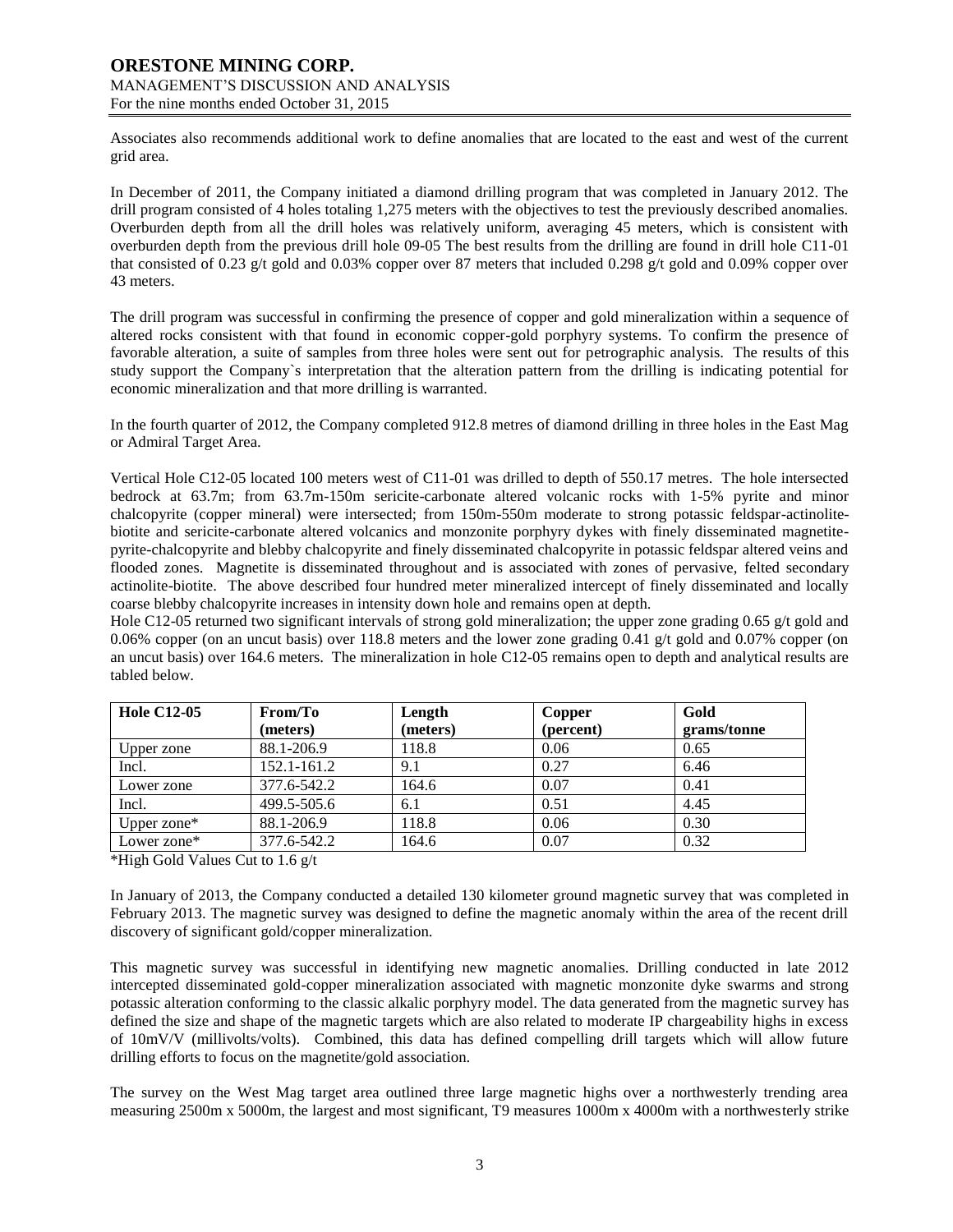length. These large targets lay four kilometeres to the west of the Admiral target. It is believed they represent magnetite-potassic alteration and magnetic monzonite intrusives.

In July 2013, the Company completed a drilling campaign that consisted of three diamond drill holes totaling 642 meters. Holes C13-01 and C13-02 were drilled 400 metres respectively NW and SE of significant potassic alteration and copper gold mineralization intersected in previous holes C12-05 and C11-01. Hole C13-03 was drilled in the center of the Admiral target, a large magnetic high measuring 1000 metres by 1500 metres located 800 metres north of holes C12-05 and C11-01.

Hole C13-03 intersected an unaltered and un-mineralized post mineral alkalic gabbro dyke from the bedrock contact at 78.9m to 280.0m. At a depth of 204.9m to 207.9m a xenolith fragment of highly potassic-sericite altered monzonite porphyry was intersected which assays 0.226% copper and 1.90 g/t gold over three metres. The post mineral dyke is situated in the centre of the magnetic high and it is interpreted to measure  $50 - 100$  metres in thickness and 1000 meters in strike length and the xenolith fragment or rafted block is thought to have been transported from immediate adjacent rocks.

Hole 13-02 was drilled at an Azimuth of -70 NE across a strong magnetic anomaly and intersected two sections of potassic-sericite altered volcanic and monzonite dykes separated by a section of post mineral andesite dykes. The first mineralized and altered dyke was intersected from 32.4m to 66.4m for an interval of 34m with an average grade of 0.073% copper and 0.20 g/t gold while the second altered and mineralized dyke was intersected from 121.3m to 170.1m for an interval of 48.8m with an average grade of 0.055% copper and 0.35 g/t gold.

Hole C13-01 intersected intensely quartz-sericite-pyrite altered volcanics on the south margin of the Admiral target averaging 183 ppm Cu and 52 ppb Au.

The Company now has all permits in place to facilitate 75 line kilometers of geophysics with 58 sites approved for drilling.

#### **Todd Property**

The Company holds a 51% interest in the Todd Creek property which is comprised of approximately 12,222 hectares of mineral claims.

The Todd Creek property is located in northwest British Columbia, approximately 35 kilometers northeast of the town of Stewart. The property is within the Jurassic Hazelton, similar to the geological environment that hosts several large and significant mineral deposits. These deposits include the Granduc Mine (historic producer), Eskay Creek Mine (historic producer) and Kerr-Sulphurets-Mitchell deposit. The Company believes that the Todd property has the potential to host significant mineral deposits of a type consistent with the other known deposits in the district.

On April 30, 2010, Orestone signed the Todd Creek Joint Venture Agreement with Goldeye Explorations Limited and Polar Star Mining Corporation and became the Manager of the Joint Venture, in which the Company holds a 51% interest, acquired through the purchase of Intuitive Exploration Inc. ("Intuitive"). The Company completed the acquisition with Intuitive on June 3, 2010 by way of a share exchange. As of June 3, 2010 Intuitive was the Company's wholly-owned subsidiary and the Company is the parent of Intuitive. The principle asset of Intuitive is the 51% ownership in the Todd Creek Venture. Under the Todd Creek option agreement, the Company earned its 51% interest in the Todd Property by making payments on the property aggregating \$180,000, issuing 170,000 shares and by incurring expenses related to the Todd Creek Property aggregating \$2,500,000. Geofine has a net smelter return royalty in the amount of 2.5%. The Todd Creek Joint Venture pays a \$25,000 advance on the above royalty to Geofine every November.

Dr. Mark Fedikow of Mount Morgan Resources Ltd. completed a NI 43-101 technical report on the Todd Property and the Todd Creek Report has been filed on SEDAR at [www.sedar.com.](http://www.sedar.com/) The author of the Todd Creek Report, Dr. Fedikow, is an independent Qualified Person under NI 43-101.

On December 2, 2015, the Company executed a Letter of Agreement ("LOA") with Millrock Resources Inc. ("Millrock") pursuant to the sale of ownership interests in the Todd Creek Property. Under the terms of the LOA, in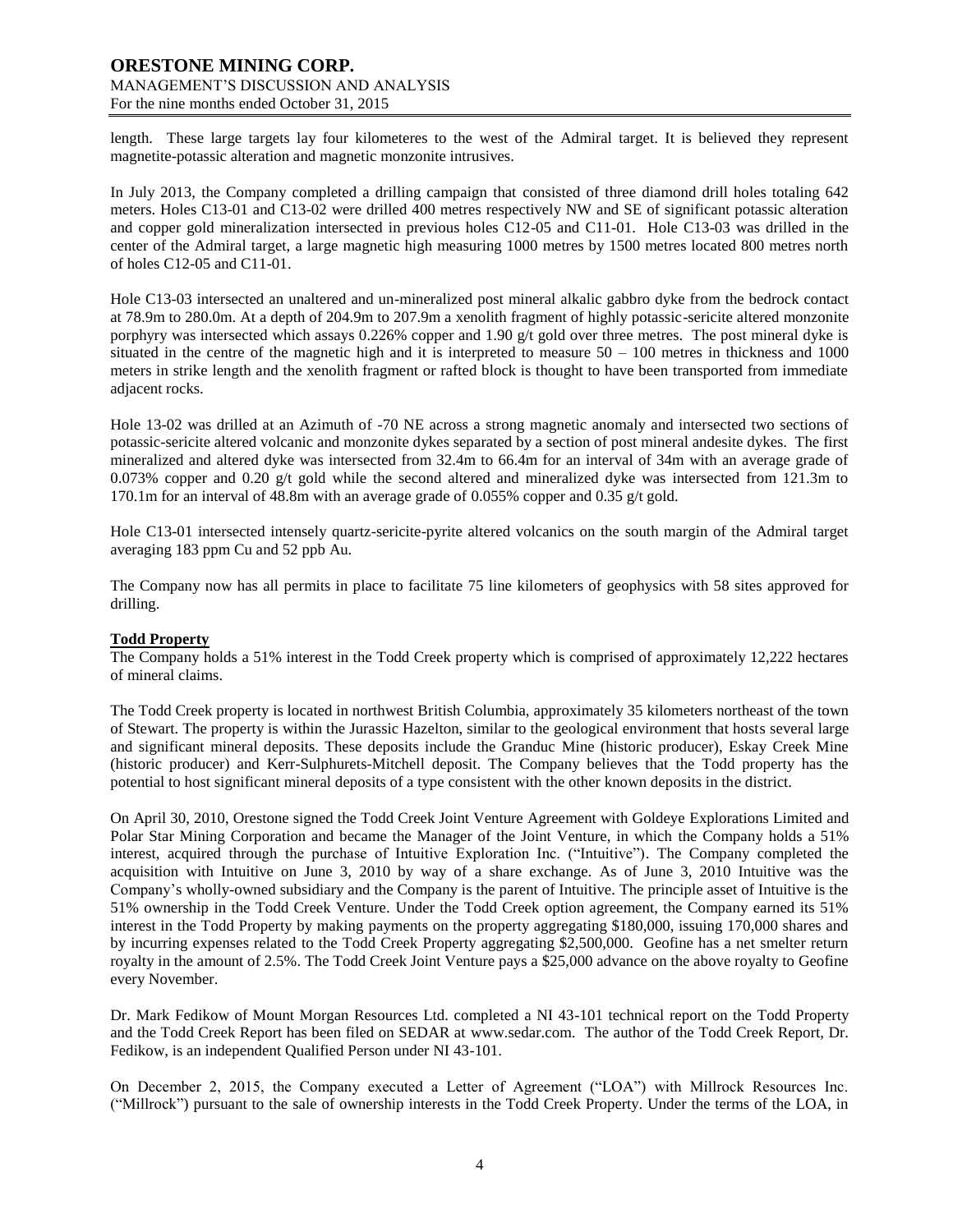exchange for 100% royalty-free interest in the Todd Creek Joint Venture, Millrock will pay C\$100,000 cash and 888,889 Millrock common shares distributed on a pro-rata basis according to the Todd Creek joint venture ownership (Goldeye Explorations Limited – 24.5%, Revelo Resources Corp. – 24.5%, and Intuitive Exploration Inc., a 100% owned subsidiary of Orestone Mining Corp. – 51%).

### **Estrella de Oro Property**

On January 16, 2014, the Company signed a five year option agreement with Kootenay Silver Inc. to earn a 60% interest in the 700 hectare Estrella de Oro gold exploration property located in Sonora State, Mexico approximately 200 kilometers southeast of the city of Hermosillo.

In March of 2014, the Company completed an initial soil geochemistry program consisting of a grid covering an area of 500 metres by 700 metres. Results show a gold anomaly approximately 600 long by 100 to 150 metres wide that corresponds with previous positive surface sample results.

In August of 2014, the Company executed a trenching program consisting of 11 trenches of varying lengths totalling approximately 350 metres to test various targets developed through previous soil geochemistry, geological mapping and surface sample work.

In October 2014, the Company announced it had completed an initial soil geochemistry program consisting of a grid covering an area of 500 metres by 700 metres. The property did not appear to host the potential for a bulk-tonnage gold system in an order of magnitude initially anticipated.

In October 2014, the Company advised Kootenay that it will not be proceeding with the option agreement and wroteoff all \$65,881 (2013 - \$Nil) of project expenditures on the Estrella de Oro Property.

## **QUALIFIED PERSON**

The technical information reported in this MD&A has been reviewed and approved by Mr. Ross Zawada P. Geo., the Company's Exploration Manager. Mr. Zawada is a Professional Geoscientist and member of the Professional Engineers and Geoscientist Association of British Columbia (APGEBC) and a qualified person as defined by NI 43- 101.

## **IMPAIRMENT OF LONG-LIVED ASSETS**

The Company completed an impairment analysis as at October 31, 2015, which considered the indicators of impairment in accordance with IFRS 6, "Exploration for and Evaluation of Mineral Resources," and IAS 36, "Impairment of Assets". Management concluded that no impairment charge was required because:

- there have been no significant changes in the legal factors or climate that affects the value of the properties;
- all property rights remain in good standing;
- there have been no significant changes in the projections for the properties;
- the Company intends to continue its exploration and development plans on its properties.

## **RISKS AND UNCERTAINTIES**

Below are some of the risks and uncertainties that the Company faces.

#### *Industry*

The Company is engaged in the exploration of mineral properties, an inherently risky business. There is no assurance that a mineral deposit will ever be discovered and economically produced. Most exploration projects do not result in the discovery of commercially mineable ore deposits. If market conditions make financings difficult, it may be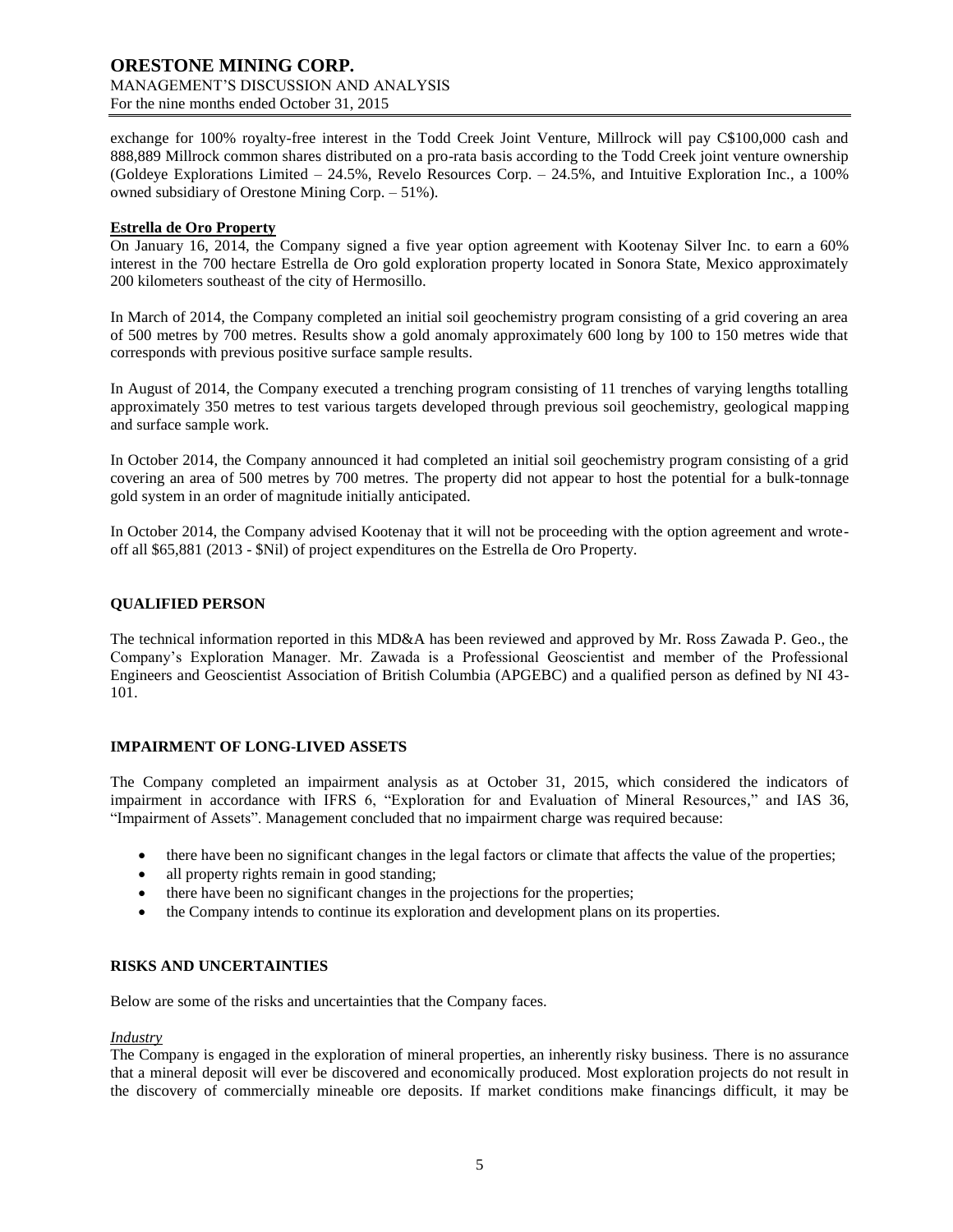# **ORESTONE MINING CORP.**

#### MANAGEMENT'S DISCUSSION AND ANALYSIS For the nine months ended October 31, 2015

difficult for the Company to find joint venture partners. The Company may be unsuccessful in identifying and acquiring projects of merit.

### *Mineral resource estimates*

The estimation of reserves and mineralization is a subjective process and the accuracy of any such estimates is a function of the quality of available data and of engineering and geological interpretation and judgment. No assurances can be given that the volume and grade of reserves recovered and rates of production will not be less than anticipated.

## *Gold and metal prices*

The price of gold is affected by numerous factors including central bank sales, producer hedging activities, the relative exchange rate of the U.S. dollar with other major currencies, supply and demand, political, economic conditions and production levels. In addition, the price of gold has been volatile over short periods of time due to speculative activities. The prices of other metals and mineral products that the Company may explore have the same or similar price risk factors.

### *Cash flows and additional funding requirements*

The Company currently has no revenue from operations. If any of its exploration programs are successful and optionees of properties complete their earn-in, the Company would have to provide its share of ongoing exploration and development costs in order to maintain its interest or be reduced in interest or to a royalty interest. Additional capital would be required to put a property into commercial production. The sources of funds currently available to the Company are equity capital or the offering of an interest in its projects to another party. Current economic conditions have limited the Company's ability to access financing through equity markets and this has created significant uncertainty as to the Company's ability to fund ongoing operations for the next operating period.

### *Environmental*

The Company's exploration and development activities are subject to extensive laws and regulations governing environment protection. The Company is also subject to various reclamation-related conditions. Although the Company closely follows and believes it is operating in compliance with all applicable environmental regulations, there can be no assurance that all future requirements will be obtainable on reasonable terms. Failure to comply may result in enforcement actions causing operations to cease or be curtailed and may include corrective measures requiring capital expenditures. Intense lobbying over environmental concerns by NGOs has caused some governments to cancel or restrict development of mining projects. Current publicized concern over climate change may lead to carbon taxes, requirements for carbon offset purchases or new regulation. The costs or likelihood of such potential issues to the Company cannot be estimated at this time.

## *Laws and regulations*

The Company's exploration activities are subject to extensive federal, provincial, state and local laws and regulations governing prospecting, development, production, exports, taxes, labour standards, occupational health and safety, mine safety and other matters in all the jurisdictions in which it operates. These laws and regulations are subject to change, can become more stringent and compliance can therefore become more costly. The Company applies the expertise of its management, advisors, employees and contractors to ensure compliance with current laws.

## *Title to mineral properties*

While the Company has investigated title to its mineral properties, this should not be construed as a guarantee of title. The properties may be subject to prior unregistered agreements or transfers and title may be affected by undetected defects. Unresolved native land claim issues in Canada may affect its properties in this jurisdiction in the future.

## *Possible dilution to present and prospective shareholders*

The Company's plan of operation, in part, contemplates the financing of its business by the issuance of securities and possibly, incurring debt. Any transaction involving the issuance of previously authorized but unissued shares of common stock, or securities convertible into common stock, would result in dilution, possibly substantial, to present and prospective holders of common stock. The Company may seek joint venture partners to fund in whole or in part exploration projects. This dilutes the Company's interest in properties. This dilution is undertaken to spread or minimize the risk and to expose the Company to more exploration plays. However, it means that any increased market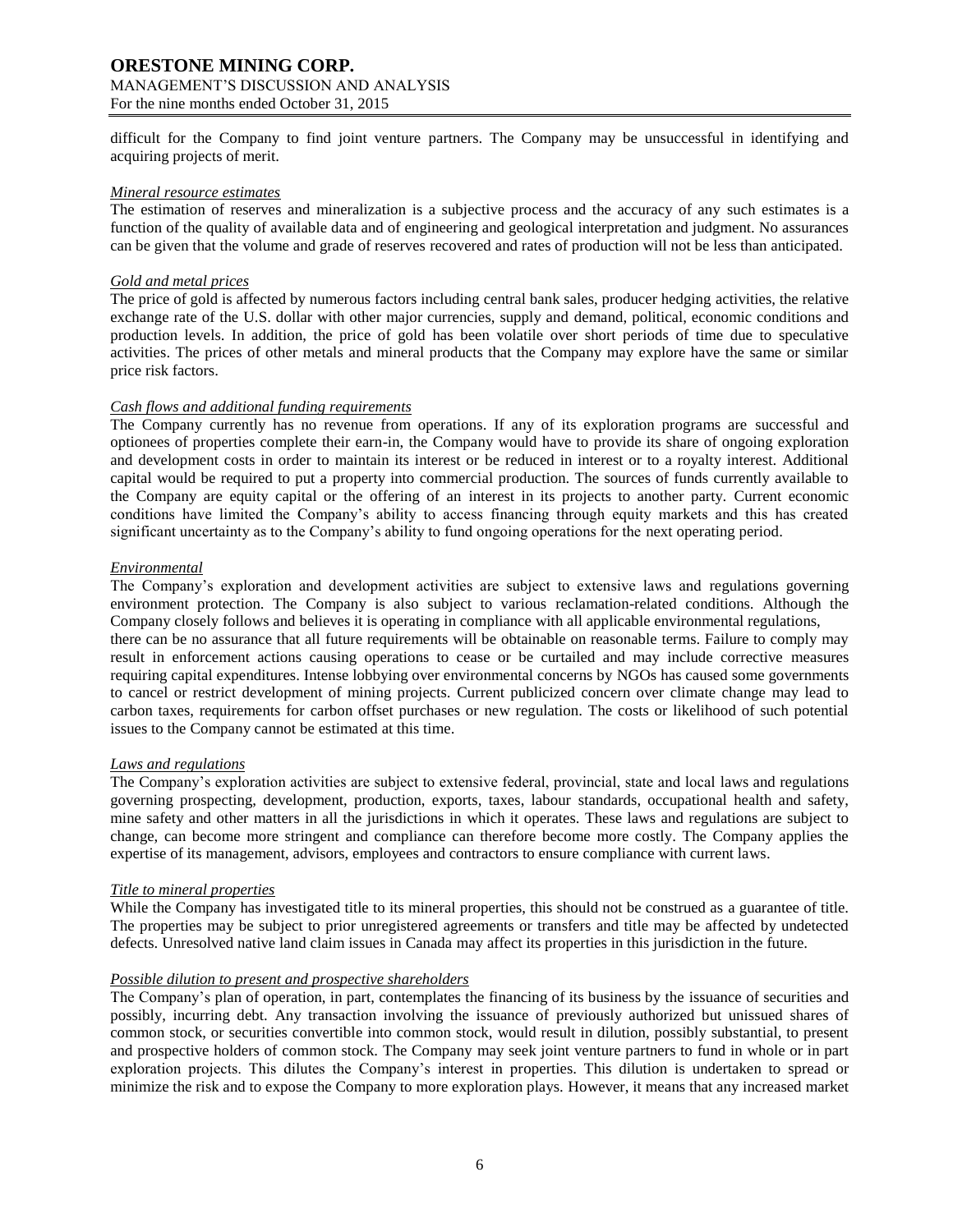# **ORESTONE MINING CORP.** MANAGEMENT'S DISCUSSION AND ANALYSIS

For the nine months ended October 31, 2015

capitalization or profit that might result from a possible discovery would be shared with the joint venture partner. There is no guarantee that the Company can find a joint venture partner for any property.

## *Material risk of dilution presented by large number of outstanding share purchase options and warrants*

At October 31, 2015, there were 2,992,500 stock options outstanding. Directors and officers hold 2,512,000 of the options and 480,500 are held by employees and consultants of the Company.

## *Trading volume*

The relatively low trading volume of the Company's shares reduces the liquidity of an investment in its shares.

### *Volatility of share price*

Market prices for shares of early stage companies are often volatile. Factors such as announcements of mineral discoveries or discouraging exploration results, changes in financial results, and other factors could have a significant effect on share price.

### *Competition*

There is competition from other mining exploration companies with operations similar to the Company's. Many of the companies with which it competes have operations and financial strength greater than the Company's.

### *Dependence on management*

The Company depends heavily on the business and technical expertise of its management.

### *Conflict of interest*

Some of the Company's directors and officers are directors and officers of other natural resource or mining-related companies. These associations may give rise from time to time to conflicts of interest. As a result of such conflict, the Company may miss the opportunity to participate in certain transactions.

# **SUMMARY OF SELECTED ANNUAL FINANCIAL INFORMATION**

|                                                                         | Year ended        | Year ended       | Year ended        |
|-------------------------------------------------------------------------|-------------------|------------------|-------------------|
|                                                                         | January 31, 2015  | January 31, 2014 | January 31, 2013  |
|                                                                         | <b>Under IFRS</b> | Under IFRS       | <b>Under IFRS</b> |
|                                                                         | \$                | \$               | \$                |
| Net sales / total revenues                                              |                   |                  |                   |
| Income (loss) before discontinued operations and<br>extraordinary items | (378, 809)        | (571, 151)       | (639, 240)        |
| Per share basis                                                         | (0.01)            | (0.02)           | (0.03)            |
| Diluted per share basis                                                 | (0.01)            | (0.02)           | (0.03)            |
| Net income or loss, total                                               | (378, 809)        | (571, 151)       | (639,240)         |
| Per share basis                                                         | (0.01)            | (0.02)           | (0.03)            |
| Diluted per share basis                                                 | (0.01)            | (0.02)           | (0.03)            |
| Total assets                                                            | 4,073,496         | 4,409,542        | 4,942,130         |
| Total long-term financial liabilities                                   |                   |                  |                   |
| Cash dividends declared per share                                       |                   |                  |                   |

## **SUMMARY OF QUARTERLY FINANCIAL INFORMATION**

|                      |           |                             | Loss per share  | <b>Net</b>    | Net           |
|----------------------|-----------|-----------------------------|-----------------|---------------|---------------|
|                      |           | Net                         | from continuing | comprehensive | income (loss) |
| Fiscal quarter ended | Revenues* | income $(\text{loss})^{**}$ | operations      | income (loss) | per share     |
|                      |           |                             |                 |               |               |
| $31-Oct-15$          | Nil       | (55,999)                    | (0.00)          | (53, 474)     | (0.00)        |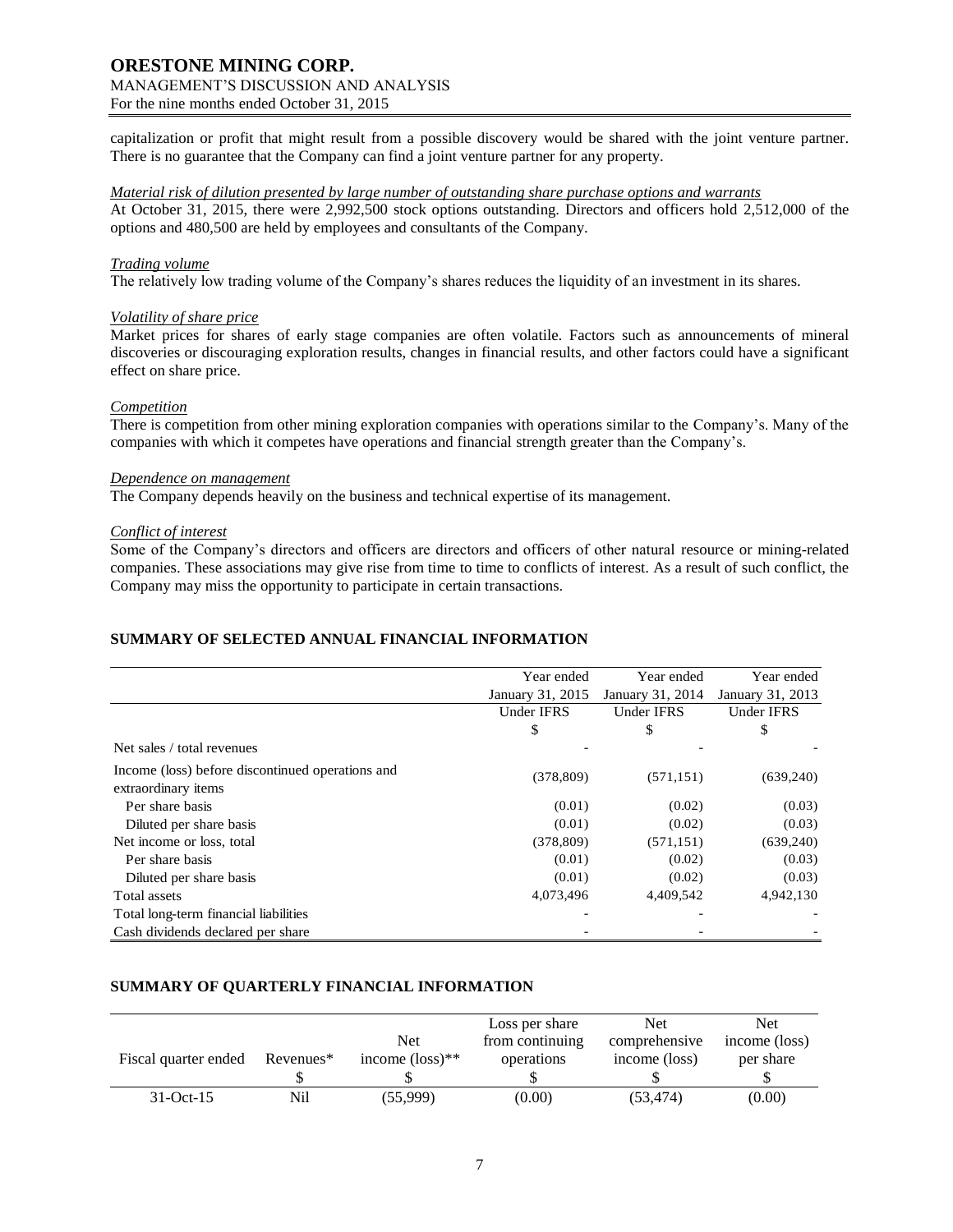# **ORESTONE MINING CORP.**

#### MANAGEMENT'S DISCUSSION AND ANALYSIS For the nine months ended October 31, 2015

| $31 -$ Jul $-15$                              | Nil | (53, 122) | (0.00) | (53,027)   | (0.00) |
|-----------------------------------------------|-----|-----------|--------|------------|--------|
| $30$ -Apr-15                                  | Nil | (82,590)  | (0.00) | (82, 481)  | (0.00) |
| $31$ -Jan-15                                  | Nil | (64, 801) | (0.00) | (66, 757)  | (0.00) |
| $31-Oct-14$                                   | Nil | (68,976)  | (0.00) | (135, 487) | (0.00) |
| $31 -$ Jul $-14$                              | Nil | (78, 169) | (0.00) | (88,190)   | (0.00) |
| $30$ -Apr-14                                  | Nil | (89, 588) | (0.00) | (88, 375)  | (0.00) |
| $31$ -Jan-14                                  | Nil | (83, 814) | (0.00) | (116,318)  | (0.00) |
| Danisani se se stali da bizani se bio se se s |     |           |        |            |        |

Revenues exclude interest income.

\*\* Net income (loss) before income taxes.

#### *Results of operation for the three months ended October 31, 2015 compared to the three months ended October 31, 2014:*

For the quarter ended October 31, 2015 the Company recorded a net comprehensive loss of \$53,474 (loss per share - \$0.001) compared to \$135,487 (loss per share - \$0.004) in the second quarter of fiscal 2015.

During the three months ended October 31, 2015, the Company incurred \$55,999 (2014 - \$68,976) in general and administrative expenses, of which \$Nil (2014 - \$1,712) relates to non-cash share-based payments expense for options vested during the period and non-cash depreciation of \$12 (2014 - \$28). Excluding the non-cash items, the Company's general and administrative expenses amounted to \$55,987 compared to 2014's \$67,236, a decrease of \$11,249. The decrease was primarily due to a decrease in office and miscellaneous expenses of \$8,800 due to a decrease in rent and miscellaneous office expenses in an increased effort to conserve the Company's treasury, a decrease of \$1,846 in salaries and benefits, and a decrease in professional fees of \$1,443 due to the reduction in audit and legal fees. Other administrative expenditures varied over the periods but the overall effect of these variances was not material.

During the three months ended October 31, 2015, the Company had interest income of \$68 compared to 2014's \$598, a decrease of \$530. The decrease was due to the decrease in cash invested in Guaranteed Investment Certificates  $(GIC's)$ .

During the three months ended October 31, 2015, the Company spent \$357 in exploration costs compared to \$27,405 exploration costs incurred in same period in fiscal 2015.

### *Results of operation for the nine months ended October 31, 2015 compared to the nine months ended October 31, 2014:*

During the nine months ended October 31, 2015, the Company incurred losses of \$188,982 (\$0.004 loss per share) compared to a net loss of \$312,052 (\$0.005 loss per share) for the same period in fiscal 2014.

During the nine months ended October 31, 2015, the Company incurred \$191,711 (2014 - \$236,733) in general and administrative expenses, of which \$Nil (2014 - \$15,552) relates to non-cash share-based expense for options vested during the period and non-cash depreciation of \$36 (2014 - \$83).

Excluding the non-cash items, the Company's general and administrative expenses amounted to \$191,675 compared to 2014's \$221,098 a decrease of \$29,423. The decrease was primarily due to a decrease in office and miscellaneous expenses of \$27,016 due to a decrease in rent and miscellaneous office expenses in an increased effort to conserve the Company's treasury, a decrease in professional fees of \$8,249 due to the reduction in audit and legal fees, a decrease in investor relation expenses of \$1,178 due to the reduction of attendances to shows and conferences and the reduction of fees paid to external advisors, offset by an increase in project search expenses of \$9,188 due to travel expenses to potential exploration sites. Other administrative expenditures varied over the periods but the overall effect of these variances was not material.

During the nine months ended October 31, 2015, the Company had interest income of \$272 compared to 2014's \$2,846, a decrease of \$2,574. The decrease was due to the decrease in cash invested in Guaranteed Investment Certificates (GIC's).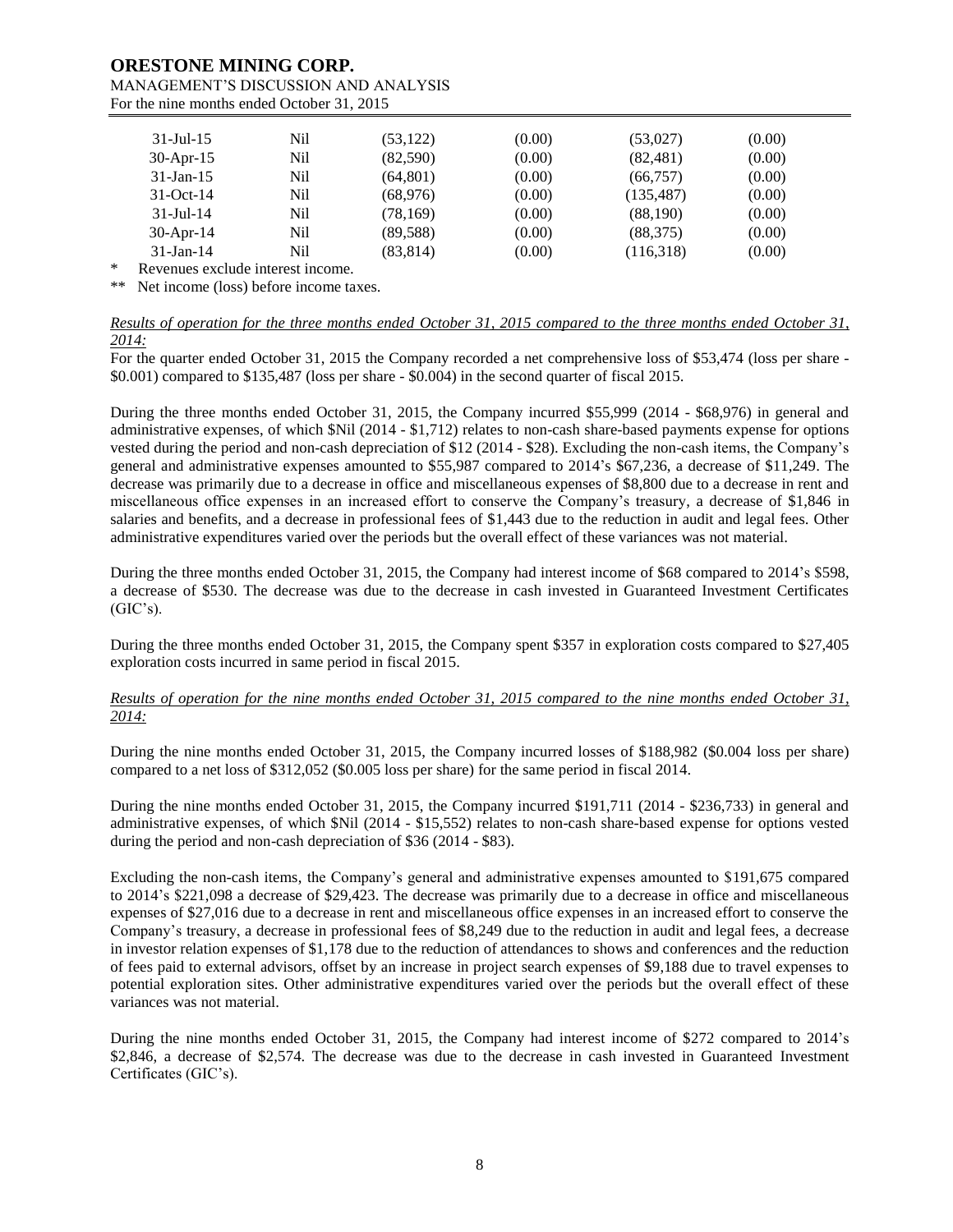During the nine months ended October 31, 2015, the Company spent \$3,025 in exploration costs compared to \$86,318 exploration costs incurred in the same period in fiscal 2014.

# **LIQUIDITY AND CAPITAL RESOURCES**

At October 31, 2015, the Company had current assets of \$94,982 and current liabilities of \$98,121 (January 31, 2015 - \$243,063 and \$76,503 respectively). Working capital deficiency was \$3,139 (January 31, 2015 – working capital of \$166,560). Cash and cash equivalents totaled \$11,024 as at October 31, 2015, a decrease of \$131,945 from \$142,969 as at January 31, 2015. The decrease was a result of (a) \$148,470 (2014 - \$224,232) spent in its operating activities including changes in working capital, and \$3,025 (2014 - \$86,318) spent on the Company's mineral properties and property, plant and equipment; offset by \$19,550 (2014 - \$Nil) cash received from a deposit redemption.

The Company has obligations pursuant to option agreements it has entered into. The Company has no contractual commitments to satisfy these obligations, however it would forfeit any interest it may have earned to that date should it decide not to satisfy these obligations. Detailed terms of those agreements and the obligations are included in the financial statements.

Management estimates that the current cash position and future cash flows from warrants and options will be sufficient for the Company to carry out its anticipated exploration and operating plans through the end of its fiscal 2016.

There may be circumstances where, for sound business reasons, a reallocation of funds may be necessary in order to the Company to achieve its stated business objectives.

## **OFF BALANCE SHEET ARRANGEMENTS**

The Company has no off-balance sheet arrangements that would potentially affect its operations or financial condition of the Company.

## **OUTSTANDING SHARE DATA**

#### Common Shares

The authorized share capital of the Company consists of an unlimited number of common shares without par value.

On February 10, 2014, the Company issued 200,000 shares pursuant to the Estrella de Oro Property agreement at a deemed price of \$0.02 per share.

|                  | Number of common shares<br>issued and outstanding | <b>Share Capital Amount</b> |
|------------------|---------------------------------------------------|-----------------------------|
| January 31, 2014 | 37, 572, 233                                      | \$6,142,828                 |
| January 31, 2015 | 37,772,233                                        | \$6,148,828                 |
| October 31, 2015 | 37,772,233                                        | \$6,148,828                 |

#### Stock options

The Company has adopted an incentive share option plan for its directors, officers, employees and consultants under which the Company may gran options to acquire a maximum number of common shares equal to 10% of the total issued and outstanding common shares of the Company.

As at October 31, 2015, the Company had a total of 2,992,500 options outstanding with exercise prices ranging from \$0.10 to \$0.42 expiring between September 8, 2016 and October 8, 2018. If all the remaining outstanding options were exercised, the Company's available cash would increase by \$507,000.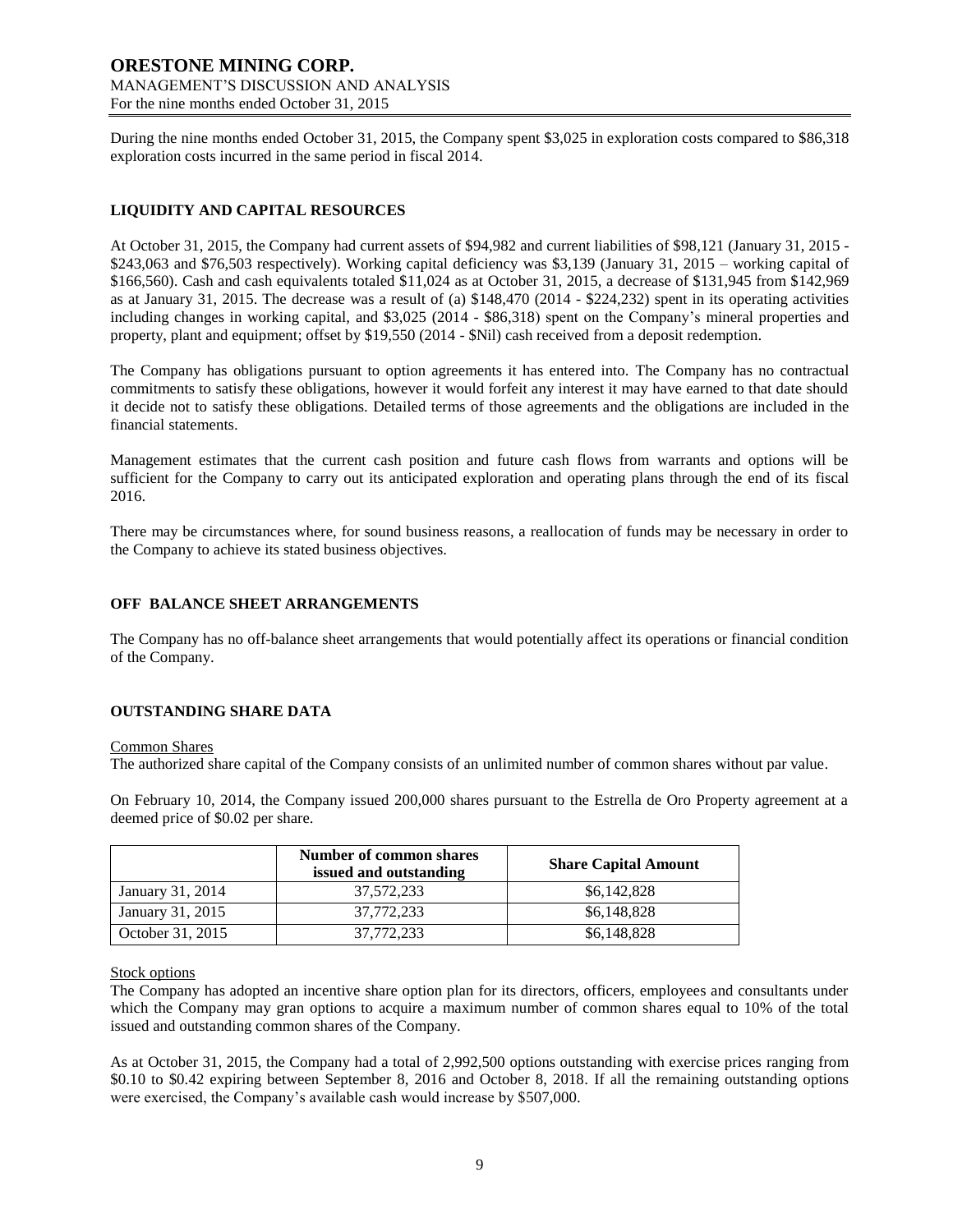| Number of | Exercise     |                    |
|-----------|--------------|--------------------|
| shares    | price $(\$)$ | Expiry date        |
| 312,500   | 0.42         | September 8, 2016  |
| 50,000    | 0.40         | September 29, 2016 |
| 1,855,000 | 0.15         | October 26, 2017   |
| 625,000   | 0.10         | June 28, 2018      |
| 150,000   | 0.10         | October 8, 2018    |
| 2,992,500 |              |                    |

As at October 31, 2015 stock options were outstanding as follows:

At the date of this MD&A, there were 37,772,233 common shares issued and outstanding and 40,764,733 common shares outstanding on a diluted basis.

#### **RELATED PARTY TRANSACTIONS**

#### a) Key management personnel compensation

The aggregate value of transactions and outstanding balances relating to key management personnel and entities over which they have control or significant influence were as follows:

|                              | October 31, | October 31, |
|------------------------------|-------------|-------------|
|                              | 2015        | 2014        |
|                              |             |             |
| Short-term employee benefits | 97.920      | 97.920      |
| Share-based payments         | -           |             |
|                              | 97.920      | 97.920      |

#### b) Other related party transactions

|                                     |         | Total charged as at |             | Balance outstanding as at |             |
|-------------------------------------|---------|---------------------|-------------|---------------------------|-------------|
|                                     |         | October 31.         | October 31. | October 31.               | January 31, |
| Amounts receivable from:            | Service | 2015                | 2014        | 2015                      | 2015        |
|                                     |         | \$                  | \$          |                           | \$          |
|                                     |         |                     |             |                           |             |
| A public company with a director in | Rent    | 12.760              | 41,034      |                           |             |
| common with the Company             |         |                     |             |                           |             |
|                                     |         |                     |             |                           |             |
| A private company controlled by a   | Rent    | 3.271               | 9.812       | 37,760                    | 24,524      |
| director of the Company (Note 4)    |         |                     |             |                           |             |
|                                     |         |                     |             |                           |             |
| A public company with a director in | Rent    | 3.271               | 9.812       | 14,535                    | 9,968       |
| common with the Company (Note 4)    |         |                     |             |                           |             |
|                                     |         | 19.211              | 60.658      | 52,295                    | 34.492      |

Amounts owing to/from related parties are non-interest bearing, unsecured, and have no fixed terms of repayment.

#### **PROPOSED TRANSACTIONS**

The Company does not currently have any proposed transactions approved by the board of directors. All current transactions are fully disclosed in the financial statements for the nine months ended October 31, 2015.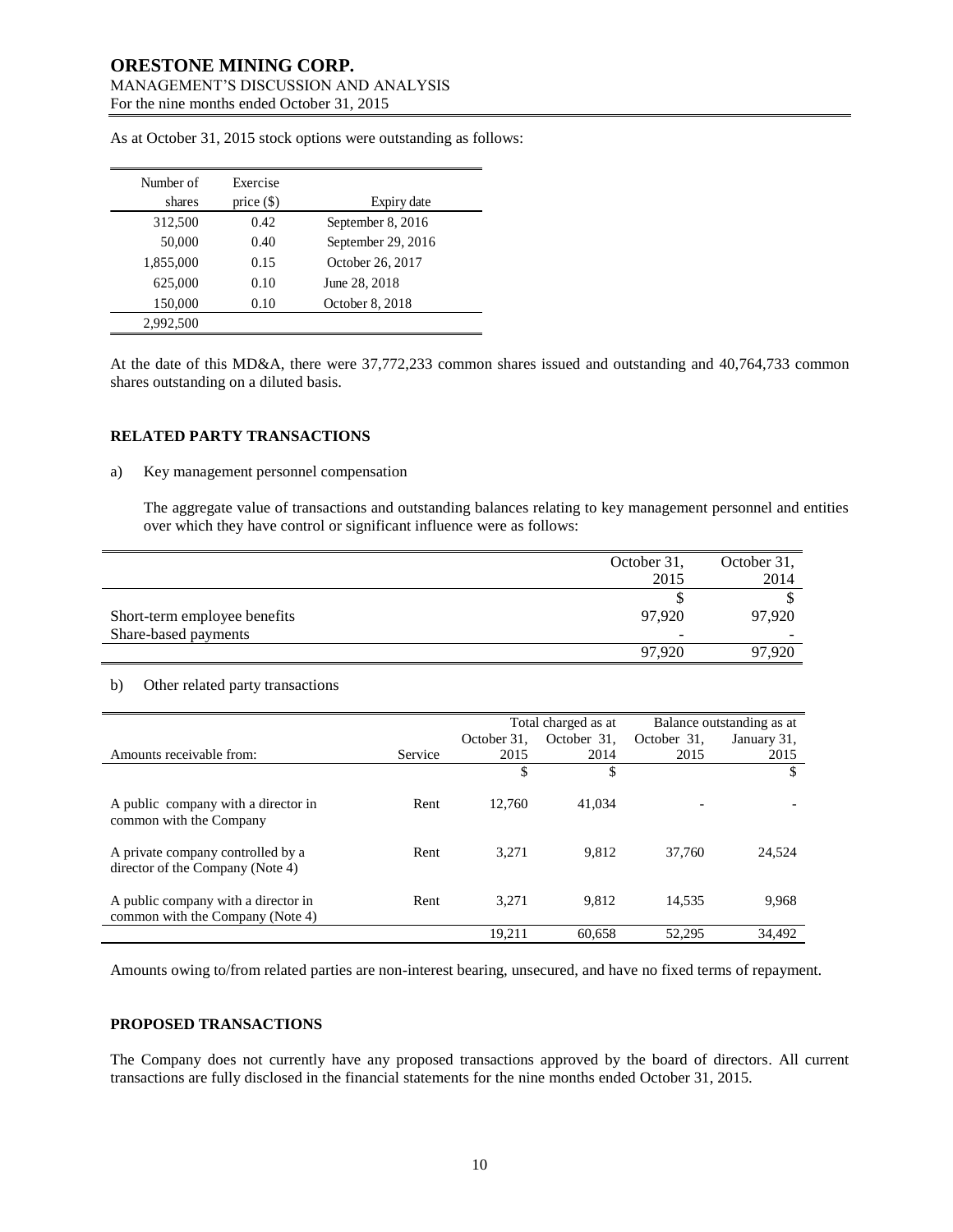## **OTHER ITEMS NOT RELATED TO ONGOING BUSINESS ACTIVITIES**

#### *Changes in the direction of business*

Since incorporation on April 30, 2007, the Company is and continues to be primarily in the exploration stage with respect to its mineral properties.

#### **FINANCIAL INSTRUMENTS AND RISK MANAGEMENT**

The Company's financial instruments consist of cash, receivables, mineral tax credit recoverable, loans payable, accounts payable and due to related parties. The carrying value of these financial instruments approximates their fair value and are measured based on Level 1 of the fair value hierarchy. The Company's financial instruments are exposed to certain financial risks, including currency risk, credit risk, liquidity risk and interest risk.

#### **Management of Financial Risk**

The Company's financial instruments are exposed to certain financial risks, which include credit risk, interest rate risk, liquidity risk, and market risk.

#### *Credit Risk*

Credit risk is the risk that one party to a financial instrument will fail to fulfill an obligation causing the other party to incur a financial loss. The Company is exposed to credit risks arising from its cash holdings and receivables. The Company manages credit risk by placing cash with major Canadian financial institutions. Receivables are due from the Government of Canada and for reimbursements. Management believes that credit risk related to these amounts is low. As at October 31, 2015, the Company's maximum exposure to credit risk is the carrying value of its cash equivalents and accounts receivable.

#### *Interest Rate Risk*

Interest rate risk is the risk that an investment's value will change due to a change in the level of interest rates. The Company's exposure to interest rate risk relates to its ability to maintain the current rate of interest on its short-term investment.

#### *Liquidity Risk*

Liquidity risk is the risk that the Company will not have sufficient funds to meet its financial obligations when they are due. To manage liquidity risk, the Company reviews additional sources of capital to continue its operations and discharge its commitments as they become due.

#### *Market Risk*

Market risk is the risk that the fair value or future cash flows of a financial instrument will fluctuate because of changes in market prices. Market risk comprises three types of risk: currency risk, interest rate risk and price risk. The Company is not subject to currency risk as the functional currency is the Canadian dollar. The Company does not use any form of derivative or hedging instruments to reduce its foreign currency risk. The Company is not affected by price risk.

#### *Management of Industry Risk*

The Company is engaged primarily in the mineral exploration field and manages related industry risk issues directly. The Company is potentially at risk for environmental reclamation and fluctuations in commodity based market prices associated with resource property interests. Management is of the opinion that the Company addresses environmental risk and compliance in accordance with industry standards and specific project environmental requirements.

#### *Commodity Price Risk*

The ability of the Company to explore its mineral properties and the future profitability of the Company are directly related to the market price of gold and other precious metals.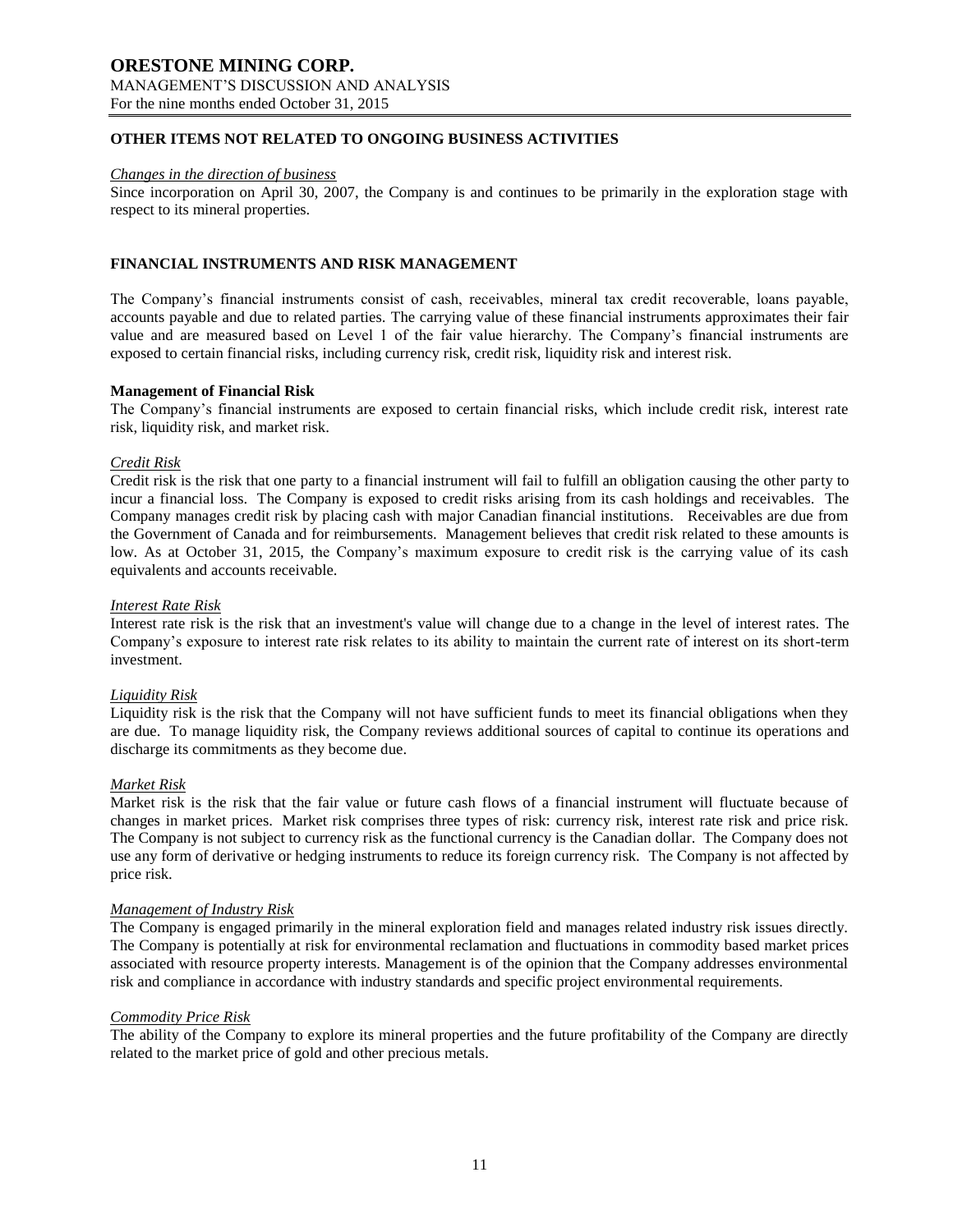# **Management of Capital**

The Company manages its common shares, stock options and warrants as capital. The Company's objectives when managing capital are to safeguard the Company's ability to continue as a going concern in order to pursue the exploration of its mineral properties to maintain a flexible capital structure which optimizes the costs of capital at an acceptable risk.

The Company manages the capital structure and makes adjustments to it in light of changes in economic conditions and the risk characteristics of the underlying assets. To maintain or adjust the capital structure, the Company may attempt to issue new shares and, acquire or dispose of assets.

# **ACCOUNTING ESTIMATES AND JUDGMENTS**

The preparation of the condensed consolidated interim financial statements requires management to make estimates and judgments and form assumptions that affect the reported amounts and other disclosures in these financial statements. The estimates and associated assumptions are based on historical experience and various other factors that are believed to be reasonable under the circumstances, the results of which form the basis of making the judgments about carrying values of assets and liabilities that are not readily apparent from other sources. Actual results may differ from these estimates under different assumptions and conditions.

The estimates and underlying assumptions are reviewed on an ongoing basis. Revisions to accounting estimates are recognized in the period in which the estimate is revised if the revision affects only that period or in the period of the revision and further periods if the review affects both current and future periods.

Critical accounting estimates are estimates and assumptions made by management that may result in material adjustments to the carrying amount of assets and liabilities within the next financial year. Critical estimates used in the preparation of these financial statements include, among others, the recoverability of accounts receivable and deferred income tax assets, impairment of assets, measurement of share-based payments and valuation of reclamation obligations.

Critical accounting judgments are accounting policies that have been identified as being complex or involving subjective judgments or assessments. Critical accounting judgments include the expected economic lives of and the estimated future operating results and net cash flows from exploration properties and equipment.

## **ADOPTION OF NEW AND REVISED STANDARDS AND INTERPRETATIONS**

#### **New and amended standards adopted by the Company**

Effective February 1, 2013, the Company adopted the following new and revised IFRS that were issued by the IASB:

- Amendments to IAS 1, Presentation of Items of Other Comprehensive Income
- IFRS 7, Financial Instruments: Disclosures
- IFRS 10, Consolidated Financial Statements
- IFRS 11, Joint Arrangements
- IFRS 12, Disclosure of Interests in Other Entities
- IFRS 13, Fair Value Measurement
- IAS 19, Employee Benefits
- IAS 27, Separate Financial Statements
- IAS 28, Investments in Associates and Joint Ventures
- IFRIC 20, Stripping Costs in the Production Phase of a Surface Mine

The application of these new and revised IFRS has not had any material impact on the amounts reported for the current and prior periods but may affect the accounting for future transactions or arrangements.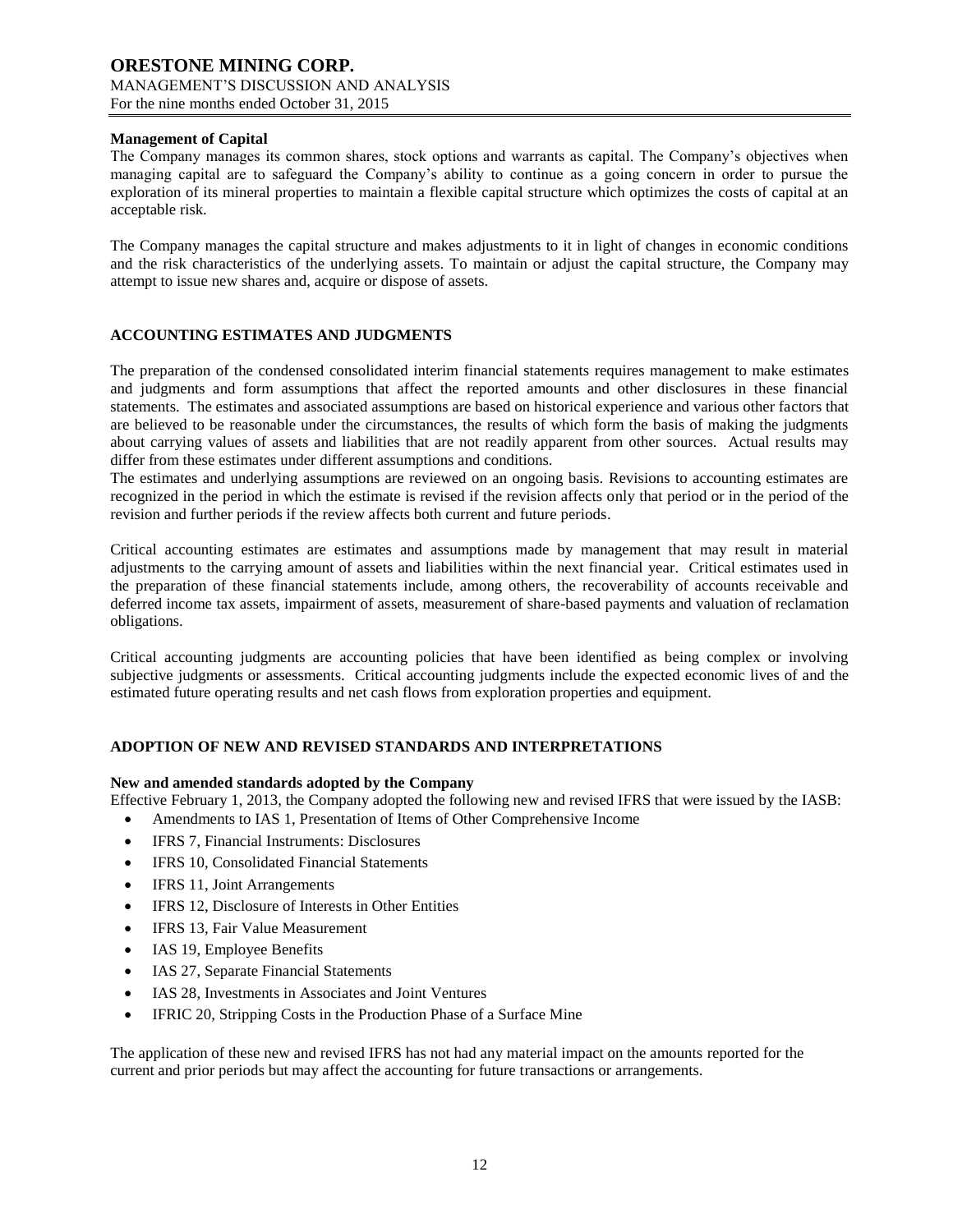## **New standards, amendments and interpretations to existing standards not yet effective**

Effective for annual reporting periods beginning on or after January 1, 2014:

- IAS 32, Offsetting Financial Assets and Financial Liabilities
- IAS 36, Recoverable Amount Disclosures for Non‐Financial Assets
- IAS 39, Novation of Derivatives and Continuation of Hedge Accounting
- IFRIC 21, Levies
- Effective date to be finalized:
- IFRS 9, Financial Instruments, Classification and Measurement

The Company has not early adopted these new and amended standards and is currently assessing the impact that these standards will have on the Company's financial statements.

## **OTHER MD&A DISCLOSURE REQUIREMENTS**

#### Information available on SEDAR:

As specified by National Instrument 51-102, Orestone advises readers of this MD&A that important additional information about the Company is available on the SEDAR website (www.sedar.com).

# Disclosure by venture issuer without significant revenue

An analysis of the material components of the Company's general and administrative expenses is disclosed in the financial statements to which this MD&A relates. An analysis of the material components of the mineral property and deferred exploration costs of the Company's mineral properties for its first two completed financial years is disclosed in Note 6 to the financial statements to which this MD&A relates.

#### Going concern issue

The Company is in the exploration stage and has no revenue or income from operations. The Company has limited capital resources and has to rely upon the sale of equity and/or debt securities for cash required for exploration and development purposes, for acquisitions and to fund the administration of the Company. Since the Company does not expect to generate any revenues from operations in the near future, it must continue to rely upon the sales of its equity or debt securities or joint venture agreements to raise capital. It follows that there can be no assurance that financing, whether debt or equity, will be available to the Company in the amount required by the Company at any particular time or for any period and that such financing can be obtained on terms satisfactory to the Company.

The Company's financial statements have been prepared on a going concern basis which assumes that the Company will be able to realize its assets and discharge its liabilities in the normal course of business for the foreseeable future. The continuing operations of the Company are dependent upon its ability to obtain the necessary financing to meet its ongoing commitments and further its mineral exploration programs.

The Company may encounter difficulty sourcing future financing in light of the recent economic downturn. The current financial equity market conditions and the inhospitable funding environment make it difficult to raise capital through the private placements of shares. The junior resource industry has been severely affected by the world economic situation as it is considered speculative and high-risk in nature, making it even more difficult to fund. While the Company is using its best efforts to achieve its business plans by examining various financing alternatives, there is no assurance that the Company will be successful with any financing ventures.

#### Evaluation of Disclosure Controls and Procedures

Disclosure controls and procedures are designed to provide reasonable assurance that all relevant information is gathered and reported to senior management, including the Company's Chief Executive Officer and Chief Financial Officer, on a timely basis so that appropriate decisions can be made regarding public disclosure. Management of the Company, with the participation of the Chief Executive Officer and Chief Financial Officer, has evaluated the effectiveness of the Company's disclosure controls and procedures as at October 31, 2015, as required by Canadian securities law. Based on that evaluation, the Chief Executive Officer and the Chief Financial Officer have concluded that, as of October 31, 2015, the disclosure controls and procedures were effective to provide reasonable assurance that information required to be disclosed in the Company's annual filings and interim filings (as such terms are